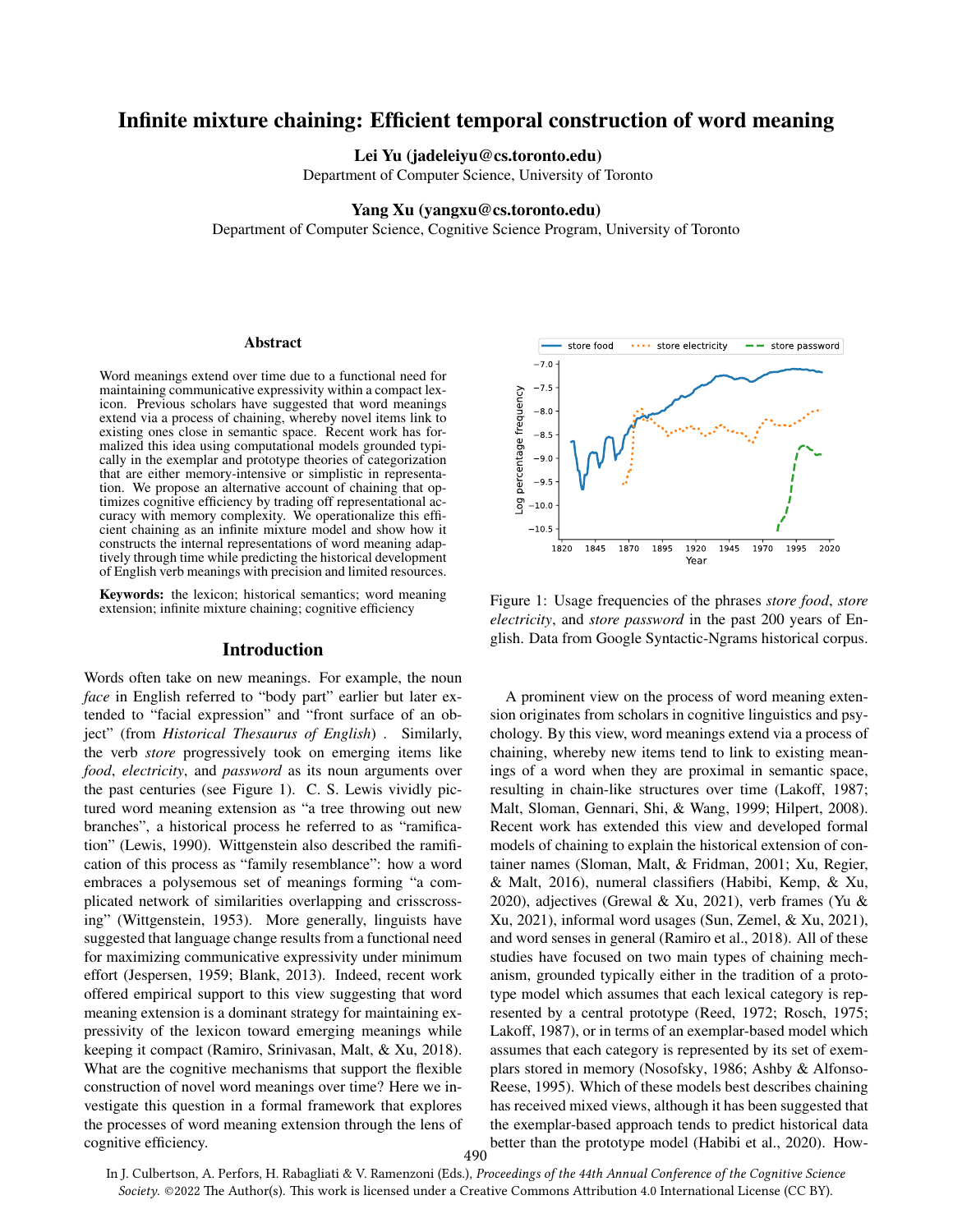

Figure 2: Illustrations of (a)-(c) models of chaining and (d) how they trade off between representational accuracy and memory complexity in the process of word meaning extension. The exemplar model yields high representational precision by linking a novel item (grey dot) to all existing support items (green dots), so it requires high memory complexity. The prototype model requires low memory by linking the novel item to the prototype (red star), but it tends to be less accurate in representation. The infinite mixture model trades off between accuracy and complexity by constructing a semantic space that groups similar items into a sparse set of clusters (dashed circles), and then linking the novel item to the cluster centroids (blue stars).

ever, a common assumption in this line of research is that the prototype and exemplar-based models are adequate to capture the chaining processes in word meaning extension. Here we challenge this assumption under the view that mechanisms of chaining should be assessed under the consideration of cognitive efficiency (Jespersen, 1959)—an important aspect that has not been explored comprehensively in the existing work.

We define cognitive efficiency in word meaning extension as processes that operate under two competing constraints that trade off against each other: *representational accuracy* and *memory complexity*. The prototype and exemplar-based approaches to chaining described fall under two extremes in this tradeoff. At one extreme, the exemplar model offers a highly accurate representation of the mental state of a (lexical) category by storing the past exemplars, and it can therefore predict the state of a new item in relation to all the exemplars from memory (see Figure 2a). In this respect, the exemplar model maximizes representational accuracy but at the necessary expense of a high memory cost. At the other extreme, the prototype model offers a highly compact representation for a category in terms of a central prototype, and it predicts the state of a new item in relation to that prototype (see Figure 2b). In this respect, the prototype model minimizes memory complexity but at the necessary expense of a simplistic if not impoverished representation, hence why it tends to suffer from inferior predictability in historical word meaning extension (Habibi et al., 2020). This exemplar-prototype dichotomy can thus be understood as an intrinsic tradeoff in cognitive efficiency: An accurate model often demands a high memory load, while a minimum-effort model tends to be poor in representational precision. The open issue is whether there are alternative accounts of chaining that near-optimally achieve cognitive efficiency.

Research in rational human and machine learning has suggested a third possibility that near-optimally trades off the two competing dimensions of efficiency. Under this view, a lexical category can be modelled as an infinite mixture of clusters of exemplars (see Figures 2c); critically this clustering scheme can be flexibly adjusted to capture the internal structure of a category as it assimilates new items (Anderson, 1990; Rosseel, 2002; Vanpaemel, Storms, & Ons, 2005; Griffiths, Canini, Sanborn, & Navarro, 2007). In our case, an infinite mixture approach to chaining can potentially help represent polysemy (Klein & Murphy, 2001; Rodd et al., 2012; Tuggy, 1993) and complex structures of word meaning over time beyond the exemplar and prototype models which either represent word meanings as a set of independent exemplars or a prototype. Similar views have been proposed in statistical machine learning often in the tradition of Dirichlet process (DP) mixture (Ferguson, 1973; Escobar & West, 1995; Allen, Shelhamer, Shin, & Tenenbaum, 2019) which instantiates a tradeoff between information loss (in model reconstruction of data) and complexity (in terms of the number of clusters inferred by model) (Kulis & Jordan, 2012).

Here we propose a general theoretical framework of chaining that explicitly takes into account how different models behave on the accuracy-complexity tradeoff plane (see Figures 2d). Our framework relates to a growing body of research suggesting natural language is structured to support efficient communication that trades off informativeness and complexity (Kirby, Tamariz, Cornish, & Smith, 2015; Kemp, Xu, & Regier, 2018; Zaslavsky, Kemp, Regier, & Tishby, 2018; Gibson et al., 2019). However, our study also differs from this line of work by grounding the temporal mechanisms of chaining in the notion of cognitive efficiency. Our framework, dubbed *infinite mixture chaining* (abbreviated as *infmix*), offers a new way of constructing word meanings dynamically as they emerge through time. It does so by automatically forming semantically related clusters represented by their centroids for joint memory and representation efficiency. We show that our framework subsumes both prototype and exemplar models under the variation of a single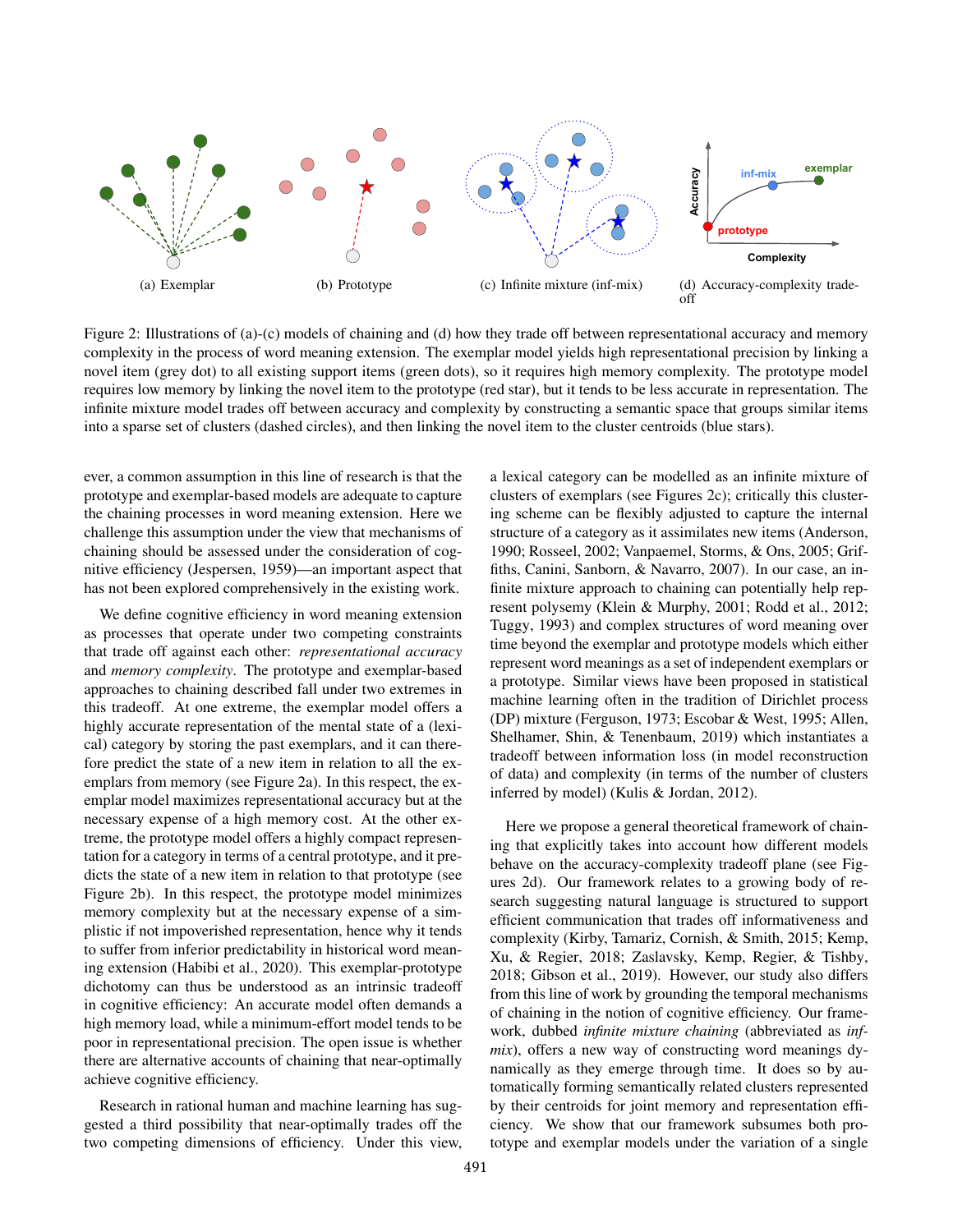tradeoff parameter, and the infinite mixture model of chaining predicts historical data equally well as the exemplar model while requiring a lower memory complexity. For the scope of this study, we focus on predicting historical verb meaning extension as verbs acquire new noun arguments through time, illustrated in Figure 1.

# Theoretical framework

We formulate word meaning extension under a probabilistic framework by focusing on verbs as an exemplary case, but we expect this framework to generalize similarly to other word classes. In the following, we first consider meaning extension as a temporal prediction problem under the two constraints of cognitive efficiency. We then show how several classes of chaining models can be derived from this framework and describe the diachronic semantic space in which these models are operationalized.

### Problem formulation under efficiency constraints

We define word meaning extension as a temporal inference problem. Given a word and its current meaning at time *t*, we wish to infer which novel items will likely emerge into that word's referential range in the near future. In the case of verb meaning extension, we cast this problem as probabilistic inference over novel verb-noun compositions over time. Specifically, given a verb *v* such as *store*, we ask which noun arguments can be paired with that verb to form previously unattested compositions that extend its meaning space, e.g., *store*:"food" $\rightarrow$ "electricity" $\rightarrow$  "password". Since a verb can take noun arguments under different syntactic roles (e.g., direct object, or dobj vs. subject), we also constrain syntactic relation *r* in predicting verb-noun compositions. Formally, we consider a verb-relation pair  $(v, r)$  (e.g., *store in dobj*) as a category denoted by  $S_{v,r}$ , and the temporal inference problem is equivalent to predicting the probability of any query noun *nq* to emerge in that category at a future time. We focus on predicting  $n_q$ 's that have not yet appeared as noun arguments for a given verb, i.e., novel verb-noun compositions. For instance, the category "*store in dobj*" may have been attested to pair with the noun *food* up to time *t*, but predicted to extend toward new nouns such as *information* later.

Given a list of previously unattested query noun arguments  $n_q \in Q_{\nu,r}^t$  at time *t*, our framework infers which nouns will be appropriate arguments for verb *v* under syntactic relation *r* at time  $t + \Delta$  where  $\Delta$  is an increment in time:

$$
p(n_q|\nu, r)^{t+\Delta} = p(n_q|\mathcal{S}_{\nu,r}^t) \approx \text{sim}(n_q, \mathcal{S}_{\nu,r}^t)
$$
 (1)

Here  $\text{sim}(n_q, S^t_{v,r})$  is a yet-to-be-specified function (i.e., different ways of chaining) that measures the semantic similarity between the query noun and current meaning of the verbrelation category  $S_{v,r}$  at time *t*. To compute this similarity, we quantify the semantic proximity between  $n_q$  and the existing set of noun arguments of  $S_{v,r}$  (i.e., category exemplars). We refer to this set of nouns as the support set (denoted by  $n_s \in S_{v,r}$ ). We assume that the semantic similarity between a query noun and a support set can be captured by the semantic distances between the query and a set of cluster centroids inferred among the support nouns which we denote as  $\mathcal{M}_{v,r}$ .

$$
\text{sim}(n_q, S_{v,r}^t) = \text{sim}(n_q, \mathcal{M}_{v,r}^t) = \text{sim}(n_q, {\{\mu_{v,r,k}^t\}}_{k=1}^{K_{v,r}^t})
$$
 (2)

Here  $\mathcal{M}_{v,r}^t = {\mu_{v,r,1}^t, \mu_{v,r,2}^t, \dots}$  is a set of  $K_{v,r}^t$  cluster centroids for support set  $S_{v,r}^t$ . In the next section, we show that exemplar chaining is equivalent to the case where each support noun (or exemplar) is in its own cluster; prototype chaining is the case where all support nouns are represented as a single cluster; and infinite mixture chaining sits in between these two extremes. We quantify every noun *n* at a given time using distributed semantic representation  $\phi(n)^t$  in a high dimensional space that changes over time (details specified in the section on diachronic semantic space). Following the psychological literature (Nosofsky, 1986), we define semantic similarity as the mean negative exponential Euclidean distance between the query noun and the cluster centroids of a verb-relation category:

$$
\text{sim}(n_q, \mathcal{M}_{v,r}^t) = \frac{1}{K_{v,r}^t} \sum_{k=1}^{K_{v,r}^t} \text{exp}(-||\phi(n_q)^t - \mu_{v,r,k}^t||^2) \tag{3}
$$

We allow the number of cluster centroids to flexibly vary over time (as a verb encounters new nouns), which is inferred and updated based on the internal semantic structure of a verb-relation category instantiated in terms of its support nouns. In particular, the semantic clusters inferred within a category are expected to optimize the following tradeoff between two constraints of efficiency, following work on infinite mixtures from machine learning (Kulis & Jordan, 2012):

$$
\mathcal{M}_{v,r}^t = \operatorname{argmin}_{\mathcal{M}} \sum_{k}^{K_{v,r}^t} \sum_{n_s \in S_{v,r}^t} ||\phi(n_s)^t - \mu_k^t||^2 + \lambda K_{v,r}^t \qquad (4)
$$

The first term on the right of Equation 4 is known as the information loss, which quantifies how accurately a set of cluster centroids can represent the full set of support nouns (e.g., in the exemplar model, representational accuracy is near ceiling because each exemplar is in its own cluster). The second term measures the memory complexity for storing cluster centroids (e.g., in the prototype model, memory complexity for a given word is 1). A single parameter  $\lambda$  controls the relative weighting between the two constraints. Intuitively, models with higher values of  $\lambda$  would favor a more parsimonious approach of chaining by inferring as few clusters as possible (with prototype model at the extreme), while models with smaller values of  $\lambda$  would store as many clusters as possible to minimize information loss (with exemplar model at the extreme). Our formulation of the efficiency tradeoff is also related to the information bottleneck theory of efficient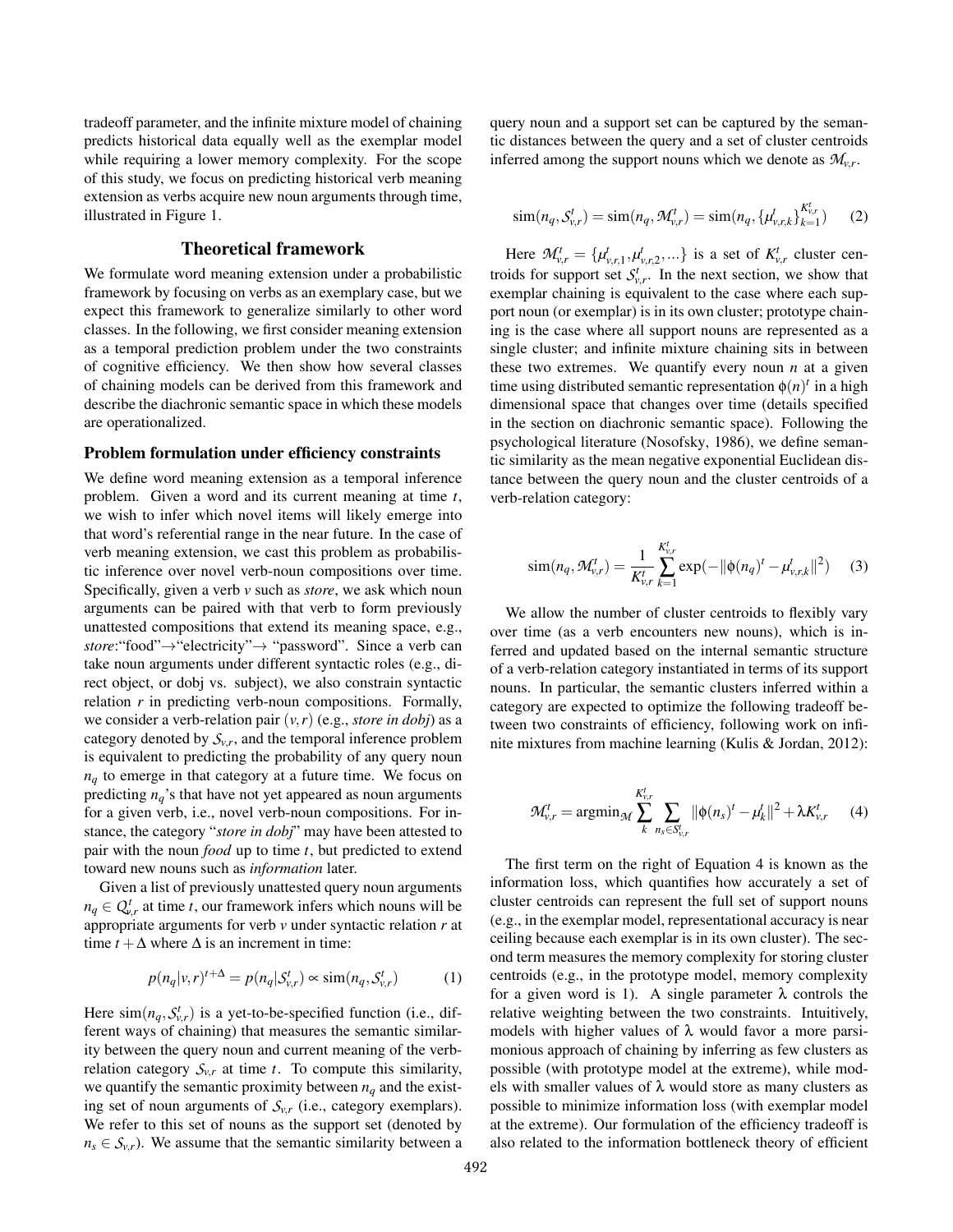| Decade               | Verb-relation pair     |                                                                             | Support noun                                                                   | Query noun                                         |
|----------------------|------------------------|-----------------------------------------------------------------------------|--------------------------------------------------------------------------------|----------------------------------------------------|
|                      | Predicate verb         | Syntactic relation                                                          |                                                                                |                                                    |
| 1900<br>1950<br>1980 | drive<br>work<br>store | direct object<br>prepositional object via as<br>prepositional object via in | horse, wheel, cart<br>mechanic, carpenter, scientist<br>fridge, container, box | car, van<br>astronaut, programmer<br>supercomputer |

Table 1: Sample entries from Google Syntactic-Ngrams including verb-relation pairs, support and query nouns, and timestamps.

communication, which assumes that word meanings are organized under the tradeoff between reconstruction accuracy and complexity (Tishby, Pereira, & Bialek, 2000; Zaslavsky et al., 2018). However, a crucial distinction is that here our emphasis is in model inference of newly emerging meanings for individual words rather than (synchronic or retro) construction of a semantic system.

# Classes of chaining model

The efficiency formulation in Equation 4 helps derive several classes of chaining model from the literature and anew, and we show that our framework subsumes these classes.

Exemplar-based models. In the case where the tradeoff parameter  $\lambda \rightarrow 0$ , the model ignores the memory constraint and stores every support noun argument  $n<sub>s</sub>$  as a single cluster to achieve zero information loss. The inf-mix model therefore boils down to the exemplar model of chaining:

$$
p(n_q|v,r)^{t+\Delta} \propto \frac{1}{|S_{v,r}^t|} \sum_{n_s \in S_{v,r}^t} \exp(-\|\phi(n_q)^t - \phi(n_s)^t\|^2) \quad (5)
$$

The literature has also suggested that a variant of the exemplar model, particularly 1-nearest-neighbor (1nn) chaining, has been effective in predicting emergent word senses (Ramiro et al., 2018). If we adjust the inference procedure by considering only one support noun closest to the query noun (in semantic space) instead of all the support nouns, we can easily derive the 1nn chaining model:

$$
p(n_q|v,r)^{t+\Delta} \propto \arg\max_{n_s \in S_{v,r}^t} \exp(-\|\phi(n_q)^t - \phi(n_s)^t\|^2)
$$
 (6)

**Prototype model.** If  $\lambda \rightarrow \infty$ , the model yields a minimal memory cost by storing only a single cluster centroid (or the prototype) for each category, and it therefore converges to the prototype model: $<sup>1</sup>$ </sup>

$$
p(n_q|v,r)^{t+\Delta} \propto \exp(-\|\phi(n_q)^t - \mu_{v,r}^t\|^2)
$$
 (7)

Here  $\mu_{v,r}^t = \frac{1}{|S_{v,r}^t|} \sum_{n_s \in S_{v,r}^t} \phi(n_s)$  is the mean embedding of all nouns in a support set.

Infinite mixture model (inf-mix). In the intermediate cases where  $0 < \lambda < \infty$ , the number of clusters lies between 1 and the support set size  $|S_{v,r}^t|$  and can be inferred using a deterministic algorithm called DP-Means (Kulis & Jordan, 2012). This is a nonparametric variation of the well-known K-means clustering algorithm in unsupervised learning (Hartigan & Wong, 1979). The centroids  $\mathcal{M}_{v,r}^t$  would then be the mean vector representation of the support arguments within each cluster. Figure 2 illustrates the different classes of chaining model in the computation of  $p(n_q|v, r)$ . Theoretically, it can be shown that the infinite mixture chaining model is equivalent to the asymptotic case of a Dirichlet Process Gaussian Mixture Model (DPGMM) (Görür & Rasmussen, 2010) with the variance parameter of the Gaussian likelihood function shrunk toward 0 (Kulis & Jordan, 2012). However, in a fully Bayesian DPGMM, the mixture centroids  $\mu_k$  become latent variables and need to be inferred via posterior sampling, which requires storing all support noun arguments and is computationally prohibitive. Our framework bypasses these issues of DPGMM and is more computationally tractable.

# Diachronic semantic space

The chaining models described need to be operationalized in a time-varying semantic space so that information about future verb-noun usages should be minimally smuggled into prediction at current time points. We use Word2Vec-based representations commonly used in natural language processing for distributed semantics (Mikolov, Sutskever, Chen, Corrado, & Dean, 2013). Note that word co-occurrence distributions are constantly changing and therefore the semantic space needs to be updated to capture information only up to time *t*. For this reason, we use the 300-d HistWords pretrained diachronic embeddings (Hamilton, Leskovec, & Jurafsky, 2016), where the embedding for each noun at decade *t* is based solely on its co-occurrence statistics from the current decade, while the future co-occurrences are not embedded. Other studies have explored multimodal representations of word meaning beyond linguistic data (Yu & Xu, 2021), which can provide alternative semantic representations.

## Data

To evaluate our framework, we collected a large dataset of historical verb-noun compositions derived from the Google Syntactic-Ngrams (GSN) English corpus (Lin et al., 2012) from 1850 to 2000. Table 1 shows sample entries of data

<sup>&</sup>lt;sup>1</sup>Precisely, the inf-mix model will become the prototype model as long as  $\lambda$  is greater than the maximum pairwise Euclidean distance between any two support noun embeddings.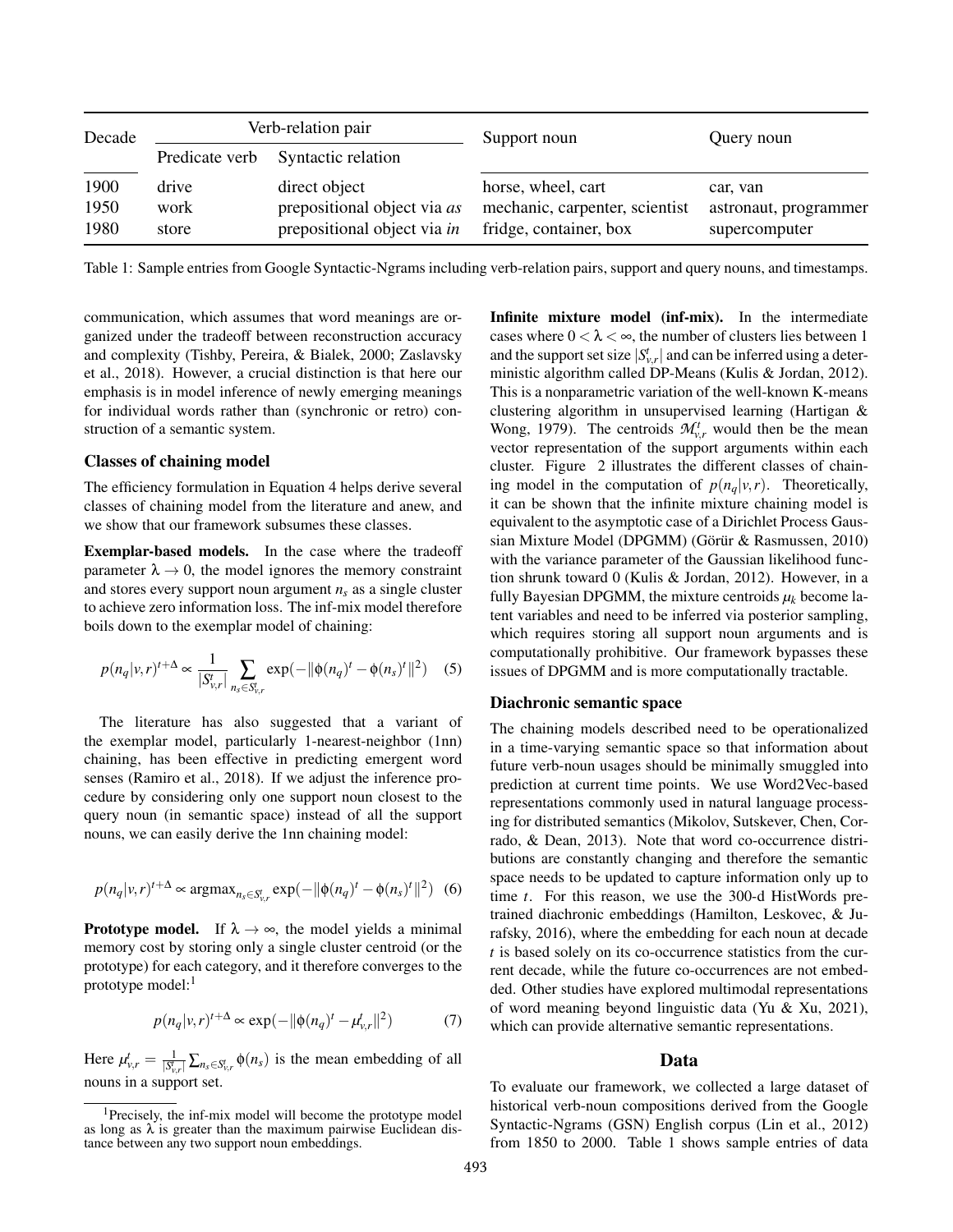which we will make publicly available.<sup>2</sup> Specifically, we collected verb-noun-relation triples  $(n, v, r)$ <sup>t</sup> that co-occur in the ENGALL subcorpus of GSN over the 150 years. We focused on working with common usages and pruned rare cases under the following criteria: 1) all noun arguments are extracted from a large vocabulary of words with top-10*,*000 noun counts (with POS tag as noun) in GSN over the 150-year period; 2) all verbs should have at least  $\theta$ <sup>*v*</sup> = 20,000 counts in GSN. To support feasible computations, we consider the top-20 most common syntactic relations in GSN, such as direct object, direct subject, and relations concerning prepositional objects. We binned the raw co-occurrence counts by decade  $\Delta$  = 10. At each decade, we define emerging noun arguments for a given verb-relation category  $(v, r)$  if their number of cooccurrences with  $(v, r)$  up to time *t* falls below a threshold  $\theta_q$ , while the number of co-occurrences with  $(v, r)$  up to time  $t + \Delta$  is above  $\theta_q$  (i.e., an emergent usage that conventionalizes over time, as opposed to a spontaneous usage). We define support nouns as those that co-occurred with  $(v, r)$  for more than  $\theta_s$  times before *t*. We found that  $\theta_q = 10$  and  $\theta_s = 100$ are reasonable choices. This preprocessing pipeline yielded a total of 8,897 verb-relation pairs over 14 decades, where each verb-relation category has at least 1 novel query noun and 10 existing support nouns.

#### Results

We evaluated different classes of chaining models under variation of the tradeoff parameter  $\lambda$  on predicting emerging verbnoun compositions for the historical period 1850 to 2000. At every decade, for each verb-relation pair  $(v, r)$  with a query noun  $n_q$ , we randomly sample 100 alternative noun arguments from the vocabulary of top-10,000 nouns in GSN that never appeared with *v* under relation *r* in the corpus, and we then compute the percentage of cases where each chaining model predicts the true  $n_q$  over the random noun set as a more appropriate argument. This procedure allows us to assess the degree to which each class of chaining model can successfully predict novel verb-noun pairings incrementally through time, and how they fair in the accuracy-complexity tradeoff.

For infinite mixture models with  $0 < \lambda < \infty$ , we implemented the DP-means clustering algorithm introduced in Kulis & Jordan (2012) to assign a categorical cluster label for every noun within the support set of each verb-relation pair, and take the mean word embeddings of support nouns in each inferred cluster as centroid to compute the likelihood function  $p(n_q|v,r)$ . Since Euclidean-distance-based clustering methods such as DP-means tend to degenerate on high dimensional data (due to the curse of dimensionality), we instead perform DP-means on a 30-dimensional subspace of the Hist-Words embeddings projected by principal components analysis (PCA). We found that this reduced subspace preserves well the relative distances between word pairs (explaining over 80% of variance from the original 300-dimensional data) and yields reasonable clustering results. During prediction,



Figure 3: Model accuracy in predicting emerging verb-noun compositions through time (left panel) and in aggregate (right panel). The infinite mixture model has  $\lambda = 0.24$ . Error bars represent the standard deviations of accuracy across decades.



Figure 4: Predictive accuracy (averaged over 150 years) and memory complexity (mean number of clusters per word used in prediction). The gray dots show the spectrum of infinite mixture models under different  $\lambda$  values. The left end (red dot) of the x-axis corresponds to the prototype model with  $\lambda \geq 0.5$ . The right end (green dot) of the x-axis corresponds to the exemplar model with  $\lambda = 0$ . The blue dot corresponds to the infinite mixture model with inferred optimal  $\lambda$  value.

we use the full HistWords embeddings by computing centroids using clustering labels computed on the PCA subspace.

Temporal prediction of verb-noun compositions. We found that when  $\lambda = 0.24$ , the inf-mix model yields most well-defined clustering overall measured by the standard Silhouette score for unsupervised clustering. $3$  We therefore evaluate this model on its predictive accuracy by-decade and aggregate predictive accuracy, along with the other competing models. We also consider two baseline models: a frequency baseline that always favors the noun with the highest usage frequency in GSN up to the decade in question, and a random baseline. Figure 3 summarizes the results. We observe

<sup>2</sup>https://github.com/jadeleiyu/inf-mix-chaining

<sup>&</sup>lt;sup>3</sup>We took the averaged Silhouette score over clustering of all support sets across all decades, and found that the inf-mix model with  $\lambda = 0.24$  yields the highest mean Silhouette score.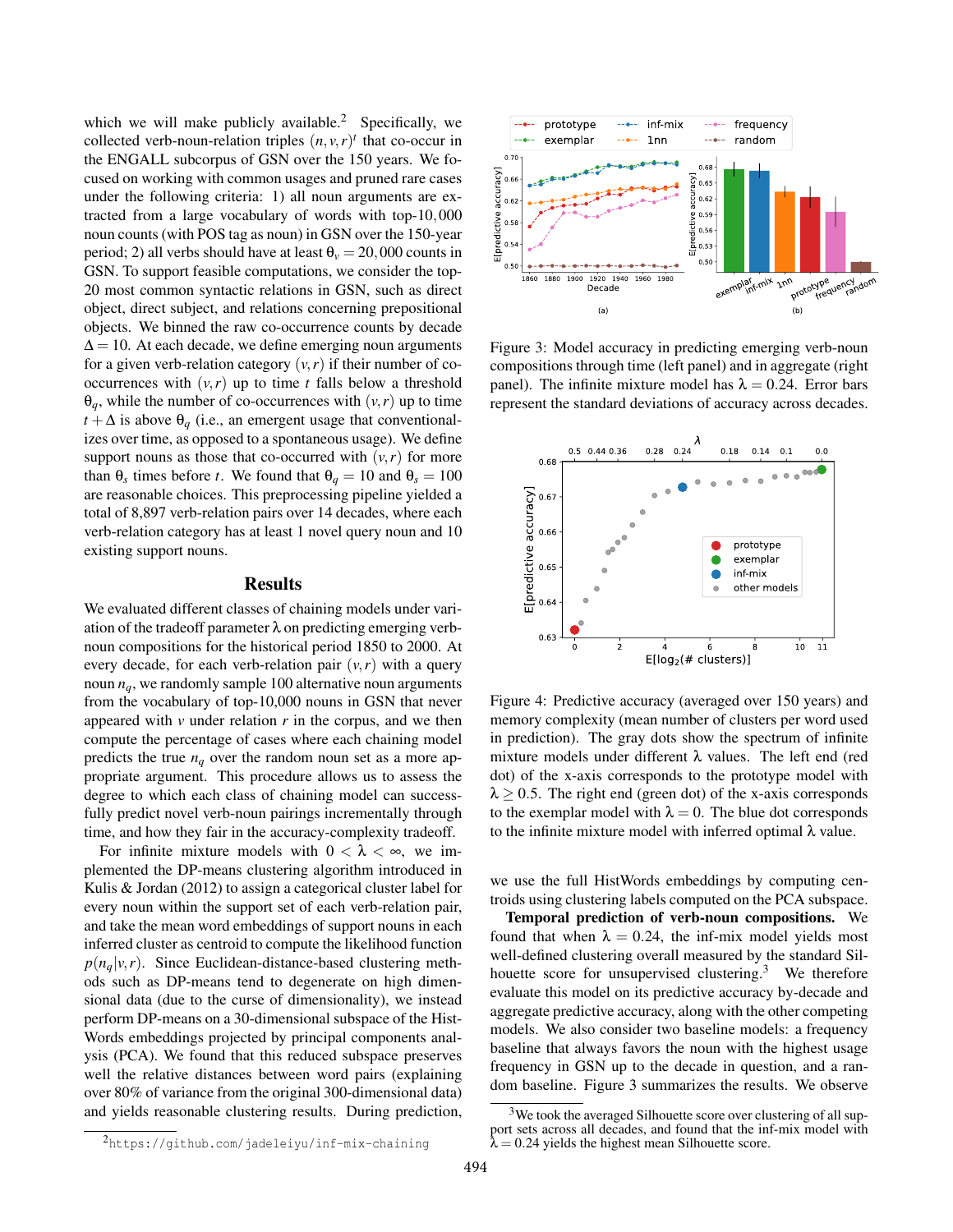

Figure 5: Low-dimensional visualizations of historical meaning extension for the verb frame *store in (noun)* from 1900s (left) to 1980s (right) via t-SNE projection. The dots correspond to word embeddings of noun arguments grouped in clusters inferred by the infinite mixture chaining model. Legends show 3 representative nouns closest to their cluster centroids for each cluster.

that among all the models examined, the infinite mixture and exemplar models yielded near-equivalent predictive accuracy and are superior than the alternatives. The prototype and 1nn models perform better than the two baselines, but they are much worse than the top 2 models. These initial results show that the infinite mixture model is on par with the exemplar model in predicting historical verb extension, the latter being the dominantly performing model as reported in recent work of chaining (Habibi et al., 2020; Yu & Xu, 2021). We next assess whether how the infinite mixture model fairs against the exemplar model in memory complexity and efficiency.

The accuracy-complexity tradeoff. To assess the efficiency of different chaining models, we computed the expected predictive accuracy from the average predictive percentages over all  $(v, r, n_q)$  triples in the dataset. We also measured memory complexity by computing the expected number of cluster centroids inferred for every set of support noun arguments at each decade. We focus on comparing the infinite mixture model with the two most representative models of chaining, prototype and exemplar. We also incrementally vary  $\lambda$  to assess a large set of other alternative classes of chaining beyond the three target models. Figure 4 shows the results which indicate that 1) by sweeping  $\lambda$  from 0 toward  $\infty$ (in this case  $\lambda \geq 0.5$  suffices), the predictive accuracy drops only slightly from the exemplar model to the infinite mixture model ( $\lambda = 0.24$ ) but substantially to the prototype model this finding confirms with our previous analysis, that the infinite mixture model predicts on par with the exemplar model; and 2) the marginal gain on accuracy of the exemplar model comes at a high cost in memory complexity: compared to the infinite-mixture model, it requires over  $2<sup>5</sup>$ -fold more storage of cluster centroids to achieve a gain of *<*0.01 in predictive accuracy. Overall, the infinite mixture model achieves a better balance between precision and memory.

Interpretation. We interpret the semantic clusters learned by the infinite mixture model using verb category *store in dobj* as an example. Figure 5 illustrates its meaning space spanned by support nouns in 1900s and 1980s respectively, projected on a 2D plane using the t-distributed Stochastic Neighbor Embedding (Van der Maaten & Hinton, 2008). The model identifies 4 clusters of semantically related *store*-able nouns in 1900s and 7 clusters in 1980s, most representative noun arguments for which are shown in the legends of Figure 5. To track how these the meaning clusters change over time, we mark a pair of clusters across the two decades with the same color if they share the highest number of overlapping support arguments. For instance, the cluster with arguments *bean, honey, meat* in 1980s is colored in blue, since it shares the most support nouns with the *corn, flour,wheat* cluster at 1900s. The three clusters in 1980s with distinct colors (marked in olive, cyan and black) can be considered as novel senses that the verb category acquired during the 20th century. We found that the infinite mixture model not only infers consistent noun clusters across time by adding semantically related novel nouns to the existing clusters (e.g., assigning words like *key, data* to the red cluster denoting abstract concepts related to knowledge and mind), but also detects novel word senses by growing clusters that contain those emerging concepts (e.g., the olive cluster of biology terms, and the black cluster that contains information technology terms).

#### Conclusion

We have presented a unified framework of semantic chaining, examined through a large dataset of historical verb-noun compositions. We show how existing accounts of chaining fall under this coherent framework governed by a tradeoff parameter that modulates the competing constraints of representational accuracy and memory complexity. The infinite mixture model predicts emergent verb-noun compositions equally well as the exemplar model but at a lower memory cost. Our work suggests that word meanings are constructed over time in cognitively efficient ways and builds the first link among theories of chaining, efficiency of natural language, and rational models of human and machine learning.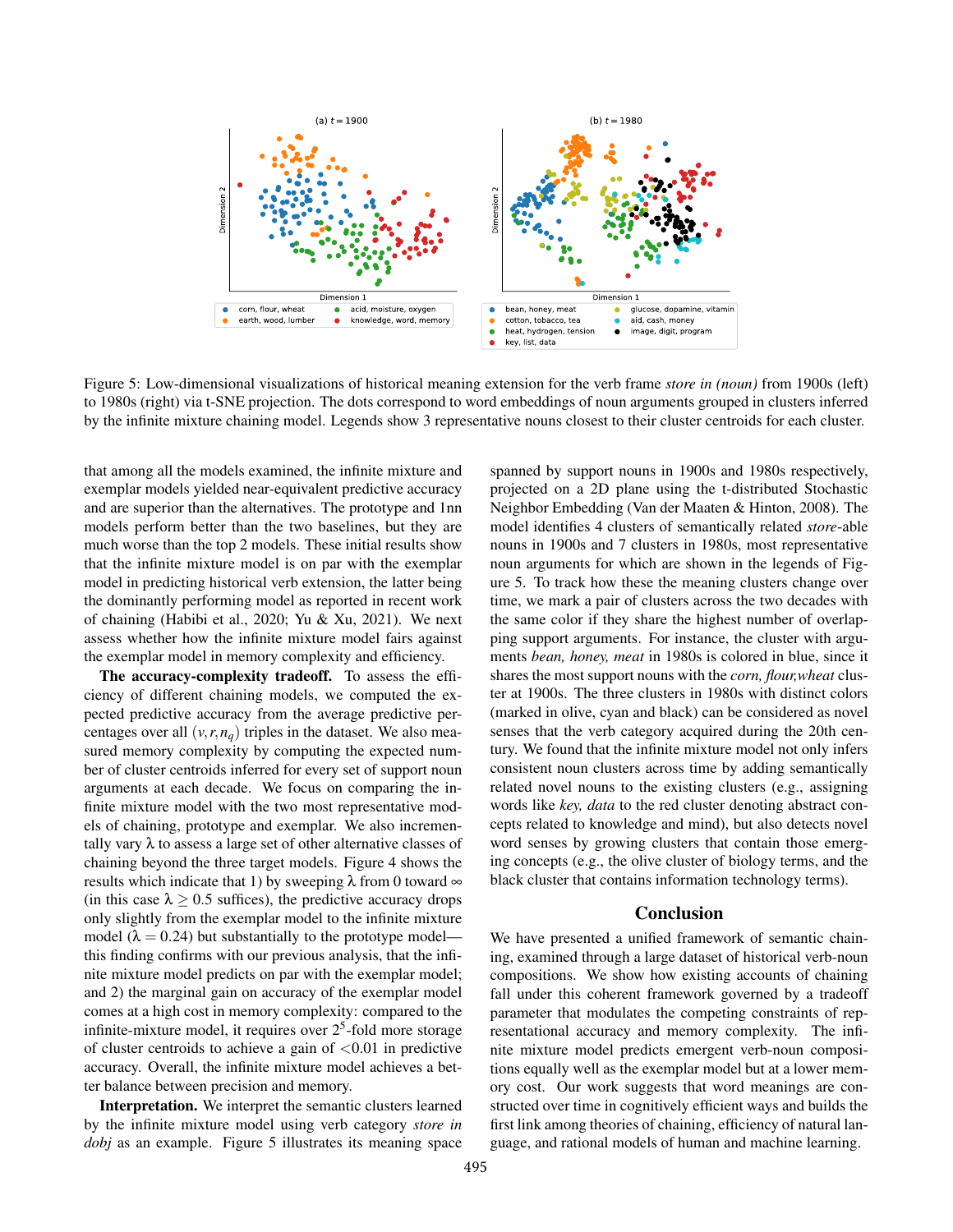# Acknowledgments

We would like to thank members of the Cognitive Lexicon Laboratory at University of Toronto for their constructive comments on this work. This work was supported by a NSERC Discovery Grant RGPIN-2018-05872, a SSHRC Insight Grant #435190272, and an Ontario ERA Award to YX.

### References

- Allen, K., Shelhamer, E., Shin, H., & Tenenbaum, J. (2019). Infinite mixture prototypes for few-shot learning. In *International conference on machine learning* (pp. 232–241).
- Anderson, J. R. (1990). *The adaptive character of thought*. Psychology Press.
- Ashby, F. G., & Alfonso-Reese, L. A. (1995). Categorization as probability density estimation. *Journal of mathematical psychology*, *39*(2), 216–233.
- Blank, A. (2013). Why do new meanings occur? A cognitive typology of the motivations for lexical semantic change. In A. Blank & P. Koch (Eds.), *Historical semantics and cognition* (pp. 61–90). De Gruyter Mouton.
- Escobar, M. D., & West, M. (1995). Bayesian density estimation and inference using mixtures. *Journal of the American Statistical Association*, *90*(430), 577–588.
- Ferguson, T. S. (1973). A Bayesian analysis of some nonparametric problems. *The Annals of Statistics*, 209–230.
- Gibson, E., Futrell, R., Piantadosi, S. P., Dautriche, I., Mahowald, K., Bergen, L., & Levy, R. (2019). How efficiency shapes human language. *Trends in Cognitive Sciences*, *23*(5), 389–407.
- Goldberg, Y., & Orwant, J. (2013, June). A dataset of syntactic-ngrams over time from a very large corpus of English books. In *Second joint conference on lexical and computational semantics (\*SEM), volume 1: Proceedings of the main conference and the shared task: Semantic textual similarity* (pp. 241–247). Atlanta, Georgia, USA: Association for Computational Linguistics.
- Görür, D., & Rasmussen, C. E. (2010). Dirichlet process gaussian mixture models: Choice of the base distribution. *Journal of Computer Science and Technology*, *25*(4), 653– 664.
- Grewal, K., & Xu, Y. (2021). Chaining algorithms and historical adjective extension. In N. Tahmasebi, L. Borin, A. Jatowt, Y. Xu, & S. Hengchen (Eds.), *Computational approaches to semantic change* (pp. 189–218). Berlin: Language Science Press.
- Griffiths, T., Canini, K., Sanborn, A., & Navarro, D. (2007). Unifying rational models of categorization via the hierarchical dirichlet process.
- Habibi, A. A., Kemp, C., & Xu, Y. (2020). Chaining and the growth of linguistic categories. *Cognition*, *202*, 104323.
- Hamilton, W. L., Leskovec, J., & Jurafsky, D. (2016). Diachronic word embeddings reveal statistical laws of semantic change. In *Proceedings of the 54th annual meeting of the association for computational linguistics (volume 1: Long papers)* (pp. 1489–1501).
- Hartigan, J. A., & Wong, M. A. (1979). Algorithm as 136: A k-means clustering algorithm. *Journal of the royal statistical society. series c (applied statistics)*, *28*(1), 100–108.
- Hilpert, M. (2008). Keeping an eye on the data: Metonymies and their patterns. In *Corpus-based approaches to metaphor and metonymy* (pp. 123–151). De Gruyter Mouton.
- Jespersen, O. (1959). *Language: Its nature, development and origin*. London: Allen & Unwin.
- Kay, C., Roberts, J., Samuels, M., Wotherspoon, I., & Alexander, M. (2015). *The Historical Thesaurus of English, version 4.2*. Glasgow, UK: University of Glasgow.
- Kemp, C., Xu, Y., & Regier, T. (2018). Semantic typology and efficient communication. *Annual Review of Linguistics*, *4*, 109–128.
- Kirby, S., Tamariz, M., Cornish, H., & Smith, K. (2015). Compression and communication in the cultural evolution of linguistic structure. *Cognition*, *141*, 87–102.
- Klein, D. E., & Murphy, G. L. (2001). The representation of polysemous words. *Journal of Memory and Language*, *45*(2), 259–282.
- Kulis, B., & Jordan, M. I. (2012). Revisiting k-means: New algorithms via bayesian nonparametrics. In *Proceedings of the 29th international conference on machine learning* (pp. 1131–1138).
- Lakoff, G. (1987). *Women, fire, and dangerous things: What categories reveal about the mind*. University of Chicago Press.
- Lewis, C. S. (1990). *Studies in words*. Cambridge University Press.
- Lin, Y., Michel, J.-B., Lieberman, E. A., Orwant, J., Brockman, W., & Petrov, S. (2012). Syntactic annotations for the google books ngram corpus. In *Proceedings of the acl 2012 system demonstrations* (pp. 169–174).
- Malt, B. C., Sloman, S. A., Gennari, S., Shi, M., & Wang, Y. (1999). Knowing versus naming: Similarity and the linguistic categorization of artifacts. *Journal of Memory and Language*, *40*(2), 230–262.
- Mikolov, T., Sutskever, I., Chen, K., Corrado, G. S., & Dean, J. (2013). Distributed representations of words and phrases and their compositionality. In *Advances in neural information processing systems* (pp. 3111–3119).
- Nosofsky, R. M. (1986). Attention, similarity, and the identification–categorization relationship. *Journal of Experimental Psychology: General*, *115*(1), 39.
- Ramiro, C., Srinivasan, M., Malt, B. C., & Xu, Y. (2018). Algorithms in the historical emergence of word senses. *Proceedings of the National Academy of Sciences*, *115*(10), 2323–2328.
- Reed, S. K. (1972). Pattern recognition and categorization. *Cognitive Psychology*, *3*(3), 382–407.
- Rodd, J. M., Berriman, R., Landau, M., Lee, T., Ho, C., Gaskell, M. G., & Davis, M. H. (2012). Learning new meanings for old words: Effects of semantic relatedness. *Memory & Cognition*, *40*(7), 1095–1108.